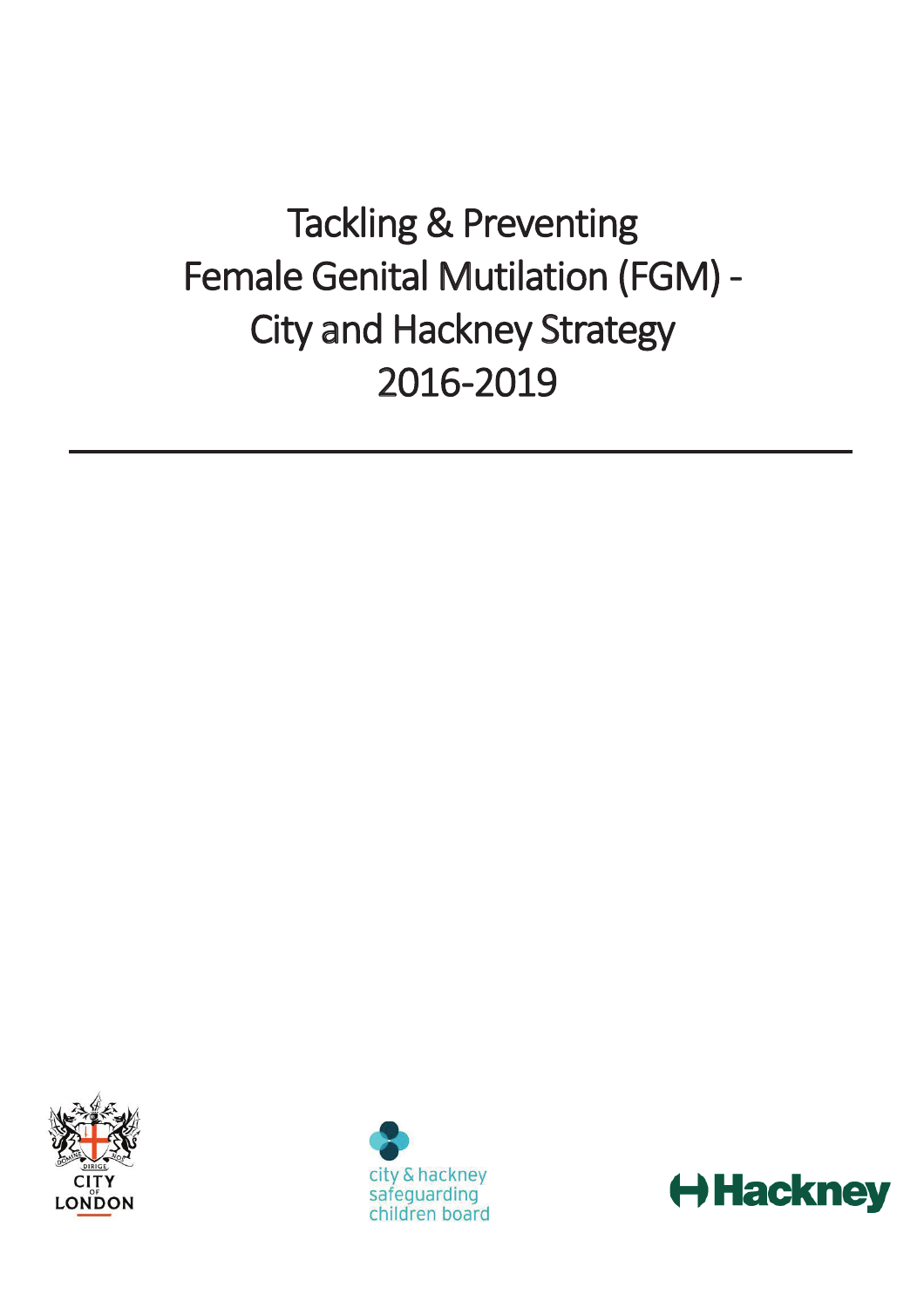# Tackling and Preventing FGM - City and Hackney Strategy 2016 - 2019

| 1.  |  |  |  |
|-----|--|--|--|
| 2.  |  |  |  |
|     |  |  |  |
|     |  |  |  |
| 3.  |  |  |  |
|     |  |  |  |
|     |  |  |  |
|     |  |  |  |
| 4.  |  |  |  |
| 5.  |  |  |  |
| 6.  |  |  |  |
|     |  |  |  |
|     |  |  |  |
|     |  |  |  |
| 7.  |  |  |  |
|     |  |  |  |
|     |  |  |  |
| 8.  |  |  |  |
|     |  |  |  |
| 9.  |  |  |  |
| 10. |  |  |  |
| 11. |  |  |  |
| 12. |  |  |  |
|     |  |  |  |
|     |  |  |  |
|     |  |  |  |
| 13. |  |  |  |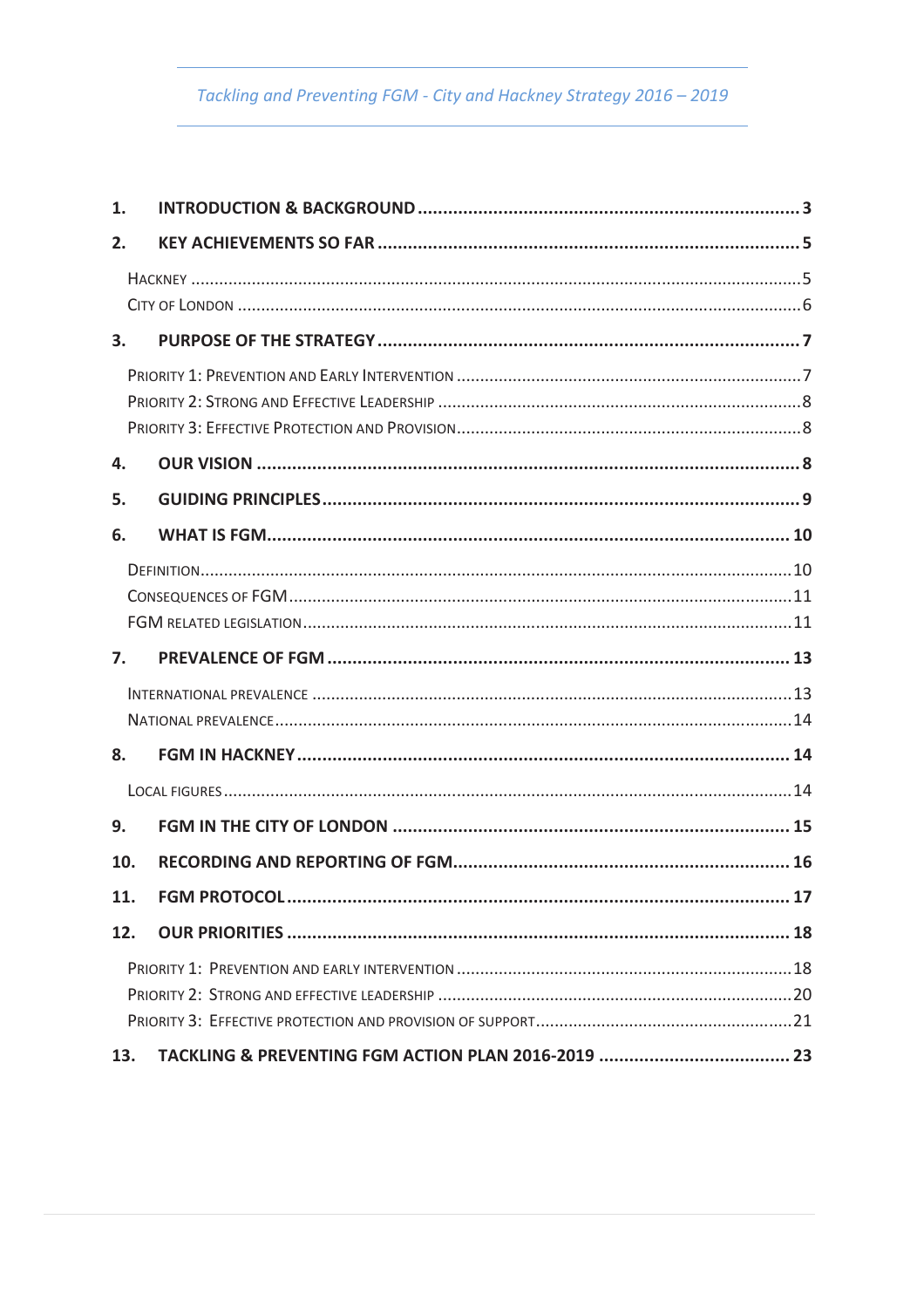# 1. INTRODUCTION & BACKGROUND

- 1.1 This document outlines our strategy for preventing, identifying and tackling Female Genital Mutilation (FGM) in Hackney and the City of London. It has been developed with regards to the existing knowledge of the issue and has drawn on evidence about effective practice from national research and local multi-agency focused discussions, legislation, policy and guidance.
- 1.2 In July 2013, Hackney was successful in its application for a grant from the King's Fund, "Local Vision" systems leadership programme. The bid aimed to identify the required system change for reducing the risk of FGM faced by girls and women in Hackney and to identify the services that might be needed by women who have experienced it. An initial analysis of the approach to tackling FGM was conducted between 12<sup>th</sup> November and 17<sup>th</sup> December 2013. Individual meetings and focus groups were conducted across professional groups and communities to understand current practice and identify opportunities.
- 1.3 City of London Corporation has a history of successful collaboration with Hackney sharing both a children's safeguarding board and clinical commissioning group. As such it is partnering with Hackney in the adoption and delivery of this strategy, drawing on shared expertise and ensuring that the risks and issues within the City's much smaller population are not overlooked. Specific features of the City's population and services have been drawn out, and the local delivery of the strategy in the City will be supported by specific actions in the action plan.
- 1.4 To get an indication of how widespread FGM is in the local area, and what policies or training are in place we asked ourselves the following questions:
	- · How many members of FGM-affected communities live in the area?
	- Is there a policy on FGM, and who is accountable for leading and implementing it?
	- · Which area does FGM prevention fall under?
	- · What training is there for professionals like health, teaching and safeguarding workers?
	- What steps have been taken to use the national multi-agency guidelines on FGM?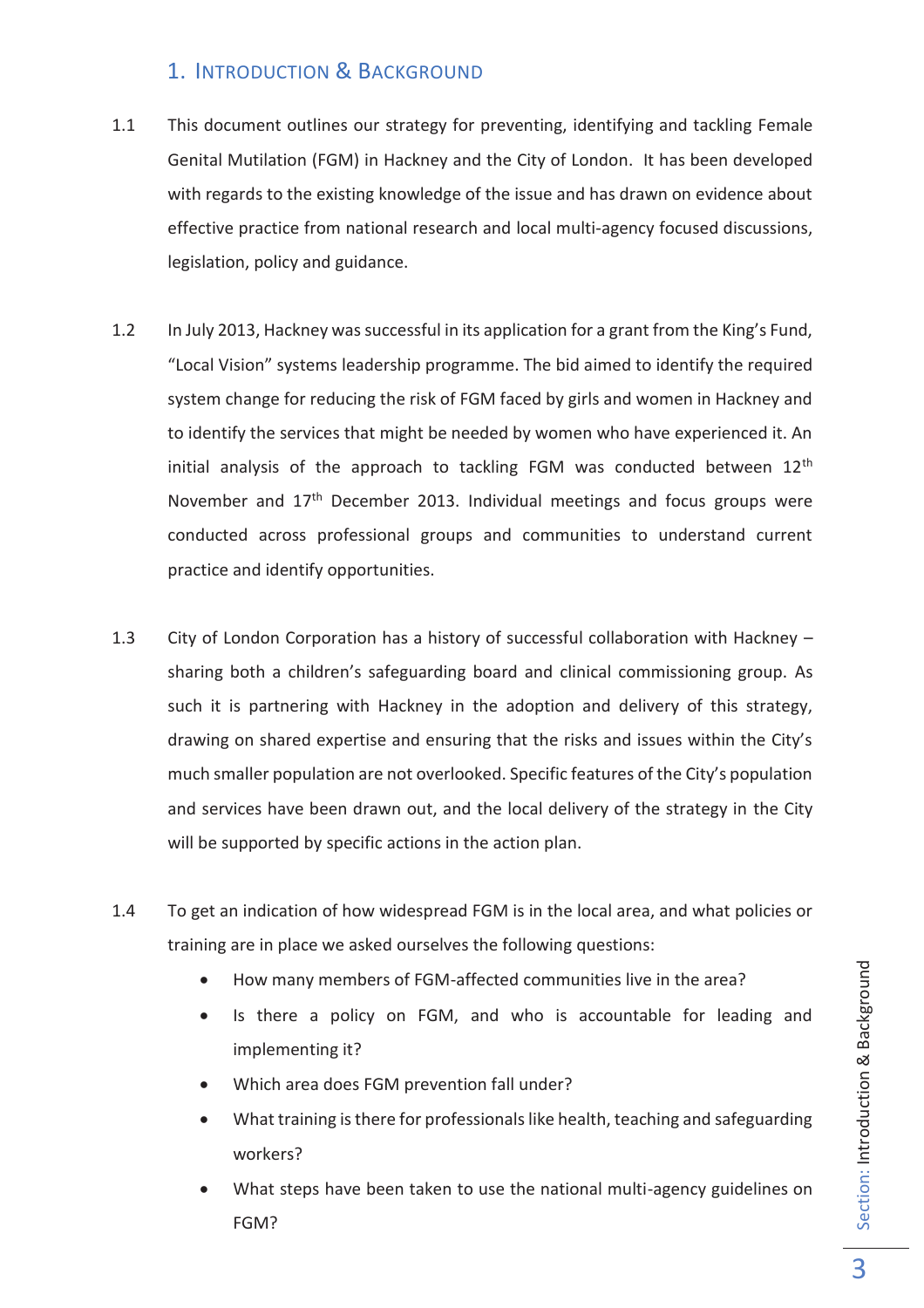- · Are designated senior staff for safeguarding aware of FGM and have they ensured that their staff are aware of the potential risks?
- · What support services are available for survivors?
- · How can we engage with survivors, the community and faith groups
- 1.5 A number of individuals meetings took place with partners and a multi-agency working group was then established and met several times during 2014. The working group has made a start, but due to ongoing national developments the journey towards tackling the practice of FGM will be a lengthy one where continual reflection, learning and review of progress will be essential.
- 1.6 Building upon extensive work already undertaken, this strategy presents a roadmap for the future towards which all local professionals can work and in so doing eliminate the practice of FGM. It focuses on the following three main priorities:
	- · **Prevention and early intervention**
	- · **Strong and effective leadership**
	- · **Effective protection and provision of support**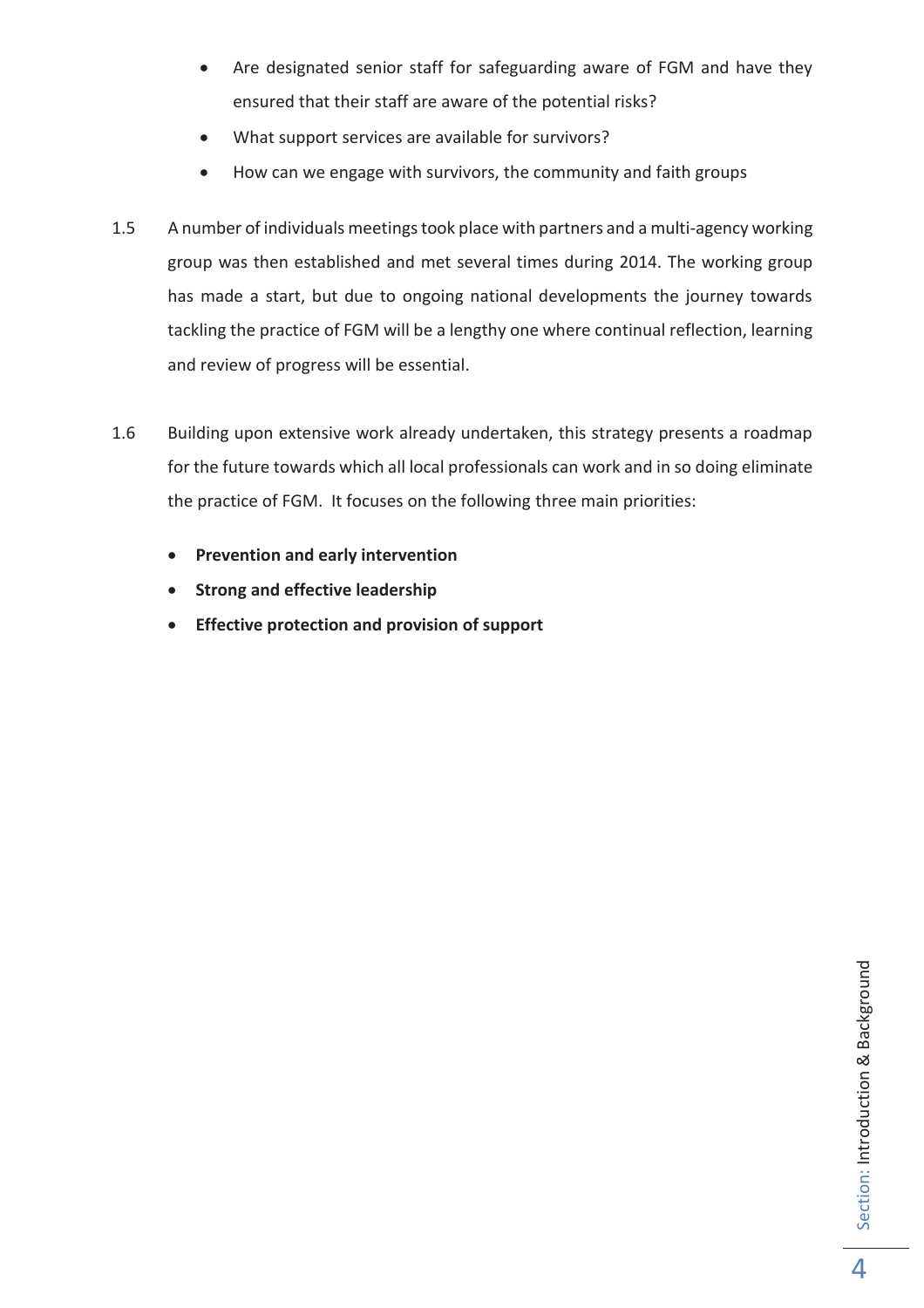# 2. KEY ACHIEVEMENTS SO FAR

2.1 This strategy should be read in the context of the significant work already undertaken by partner agencies in developing the local response to FGM. Below is a summary of key achievements already accomplished which are helping to address FGM

#### **Hackney**

- · Established a multi-agency FGM steering group which coordinates the development of the FGM action plan.
- · Information on FGM has been included in Hackney's Sex and Relationships Education (SRE) support documentation.
- · Piloted a whole school approach to FGM in two primary school through the Christopher Winter Project.
- · Engagement with anti-FGM campaigners (such as Daughters of Eve, Family Action, Forward, Hawa Trust) to understand their perspective on what actions are needed to prevent FGM.
- · IT systems in health and Children's Social Care have been updated to record all cases of FGM.
- · Funding for local voluntary community organisations working to tackle this issue.
- · Homerton University Hospital has developed a FGM policy.
- The Independent Chair of the City and Hackney Safeguarding Children Board (CHSCB) engagement with FGM survivors, voluntary sector groups and a local imam.
- · The production of an awareness DVD produced by the CHSCB in partnership with local survivors and Hackney Council for Voluntary Service.
- · Community conference held in partnership with Hawa Trust.
- · Survey administered to the community to garner their views on the types of support services needed.
- · The Children and Young People's Scrutiny Commission conducted an investigation to explore the multi-agency response to FGM.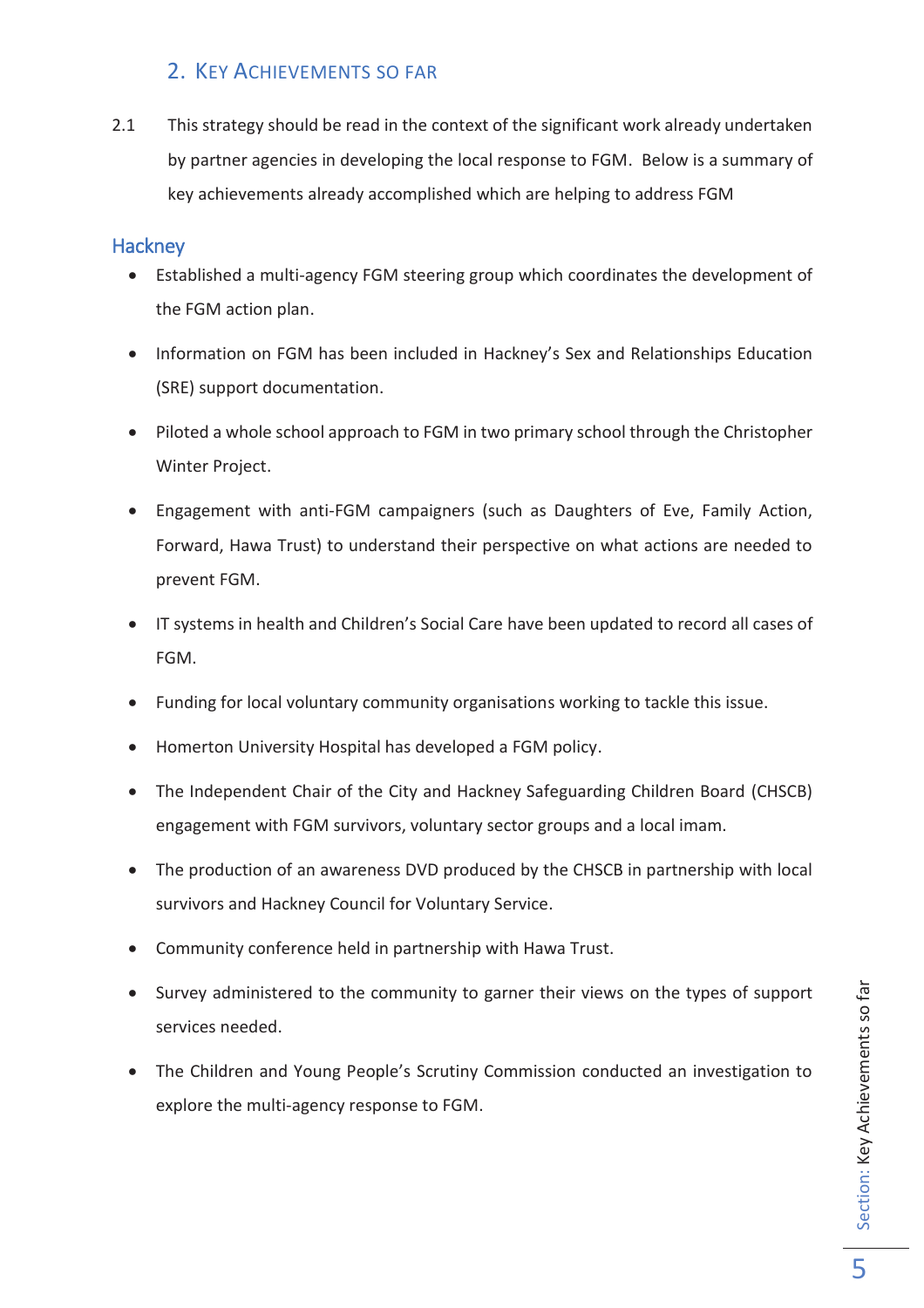# City of London

- · A City of London FGM needs assessment has been conducted outlining the likely scale of the issue in the City and approach to addressing FGM.
- · A FGM Single Point of Contact (SPOC) in the Public Protection Unit has been established. The SPOC is a City of London Detective Constable who has been trained and works with the Metropolitan Police Service on operation at airports during summer holidays to identify those at risk.
- · Established a Vulnerable Victim Coordinator, who holds weekly outreach sessions within the Mansell Street Estate Library, giving the community the opportunity to discuss issues.
- · The Vulnerable Victim Coordinator and SPOC have worked together on a training package for frontline police officers and staff on FGM, how to respond and how to support people. This was delivered to different departments in the force.
- · City of London Police have created a Standard Operating Procedure for FGM and frontline officers and Public Protection Unit officers trained in identification and support for women and girls who have experienced FGM. These have been delivered to different departments in the force along with the training package.
- · Between January and March 2015 the City of London Police held ten multi-agency half day training events covering various aspects of public protection and this included an input in FGM. There were police officers, staff and other agencies present.
- · A poster campaign early 2015 around the City and internally raising awareness of what FGM is. The posters were put up in GP surgeries, Mansell Street Estate and City of London libraries.
- · In February 2015 an FGM awareness day was held in the City, this aimed to inform business employees that FGM is an offence, contact details for support and asked the public be aware within their own communities and workplaces
- · Sessions are being held with foster carers to make them aware of the issues surrounding FGM.
- FGM is on the agenda of the City of London Children Looked After and Care Leavers Improvement Group.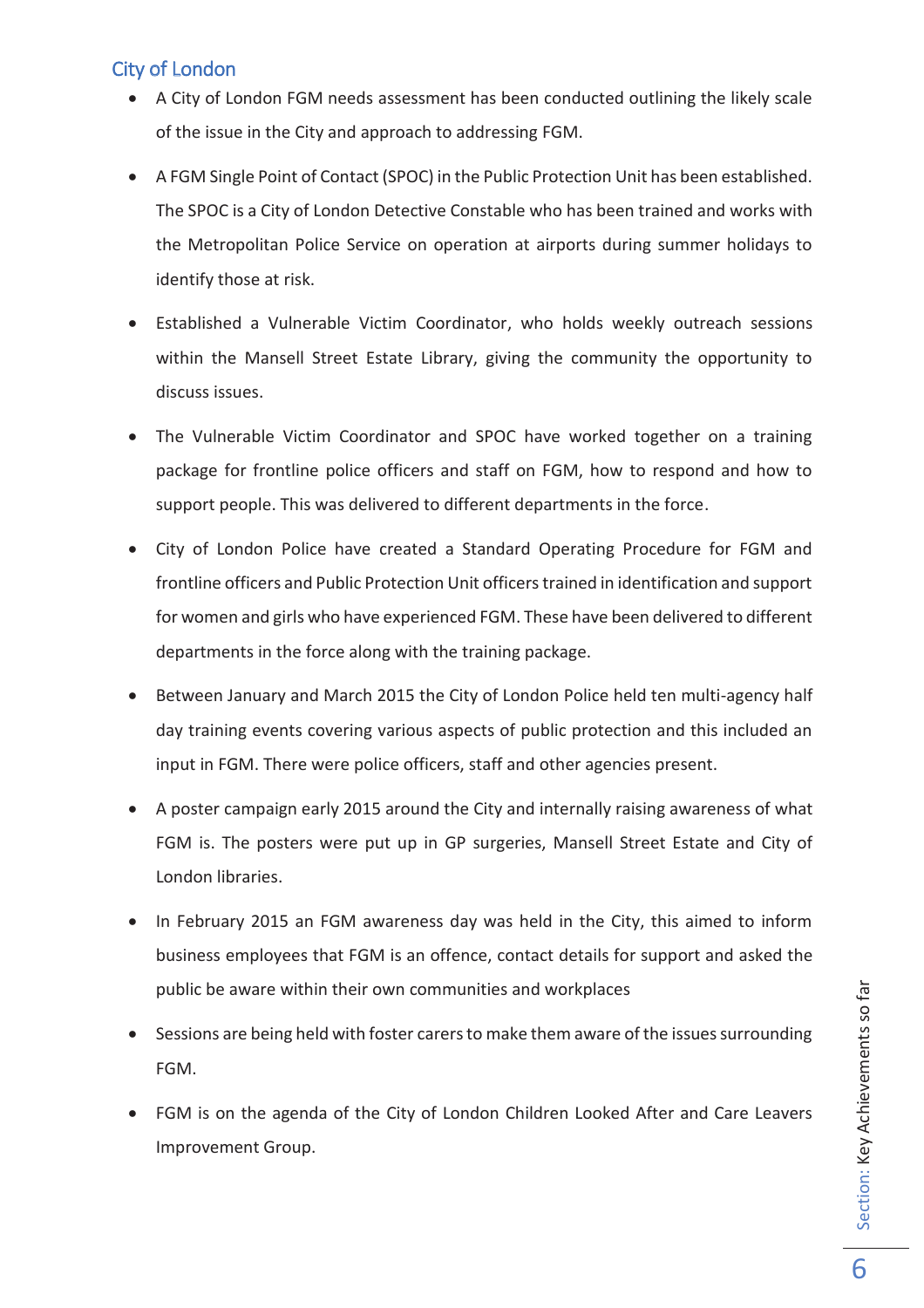# 3. PURPOSE OF THE STRATEGY

- 3.1 This document sets out the strategic aims and priorities on tackling and preventing FGM. This strategy should be considered alongside other key strategies, policies and procedures such as, the forthcoming Hackney Council's Violence against Women and Girls Strategy<sup>1</sup> (VAWG), City of London Children and Young People's Plan 2015-2018, London Child Protection Procedures, FGM Multi-agency guidelines, Working Together to Safeguard Children (2015) as well as the Department of Health FGM Guidance.
- 3.2 This strategy outlines how we aim to prevent FGM from happening, improve services and professionals' responses to girls and women who have undergone or are at risk of FGM, and ensure sensitive specialist support, information and advice is available and targeted to the right people.
- 3.3 This FGM strategy and its accompanying action plan (page 23) have been produced to take stock of research, recent policy and legislative changes and approaches to tackling FGM across Hackney and the City of London. The strategy illustrates the steps that will be taken to realise our strategic vision.
- 3.4 The overarching aim is to promote the welfare of girls of women and reduce FGM and the deleterious impact of the practice by knowing and understanding the issue locally, providing strong leadership, prevention initiatives, protection and support. We are focusing on the following three priorities:

# Priority 1: Prevention and Early Intervention

- 3.5 The aim of this priority is to ensure the safety of the girls and women at risk of FGM. Key actions under this priority include:
	- · Conducting an audit on relevant agencies to examine what and how information is collected and recorded on FGM.
	- · Identify key staff and ensure they are effectively trained to identify and support those at risk of FGM.
	- · Developing and implementing a public awareness campaign which focuses on preventing FGM.

 $1$  This strategy is due to be developed following the outcome of the Domestic Violence and VAWG review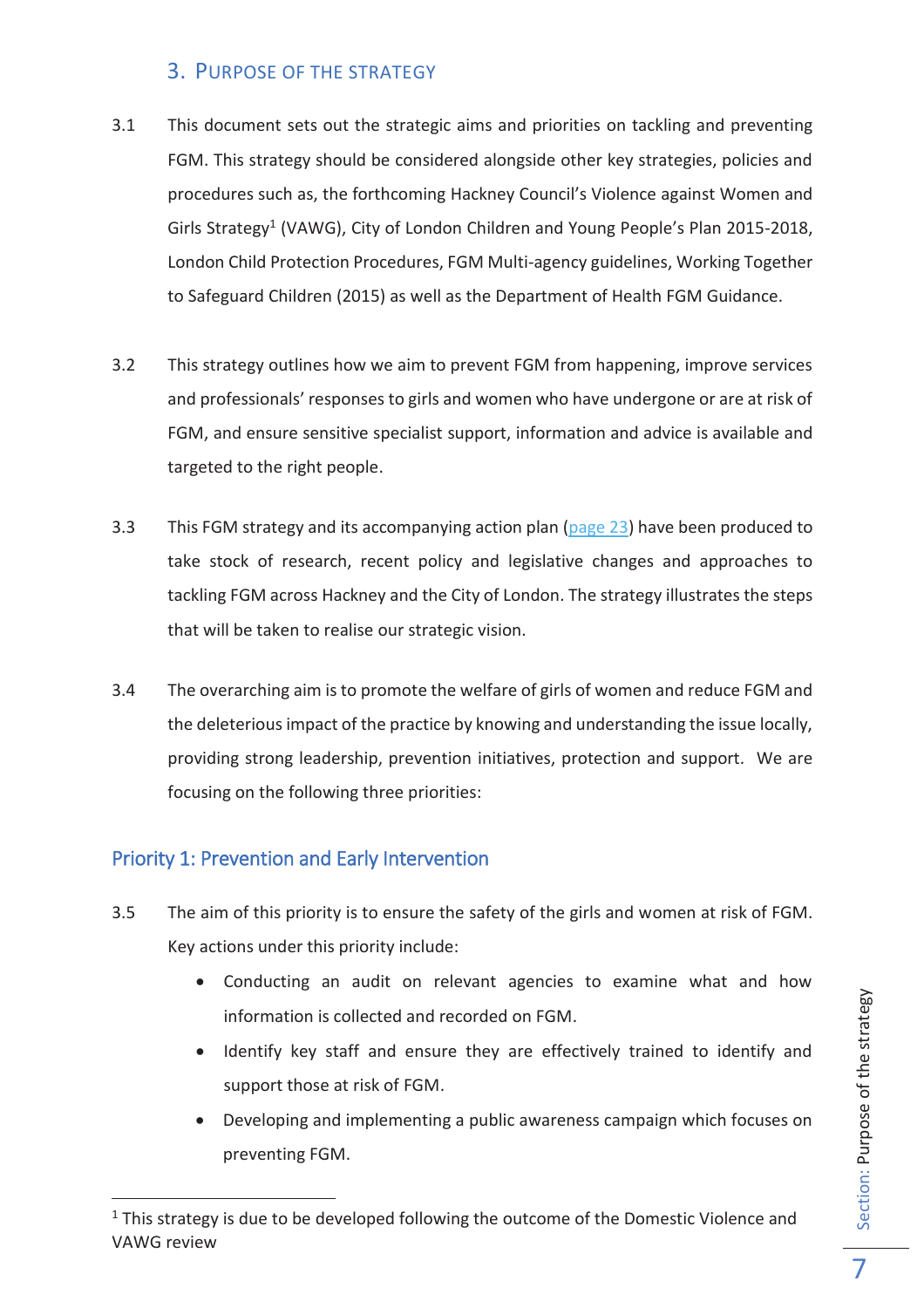## Priority 2: Strong and Effective Leadership

- 3.6 The aim of this priority is to ensure key partners promote zero tolerance to FGM. Key actions under this priority include:
	- · Develop services specification requirements for new and existing commissioned services that are working with girls and/or women to ensure these providers understand how to address FGM issues.
	- · Officially launching the FGM protocol and encouraging other key agencies to adopt it.
	- · Embedding tackling and preventing FGM into existing safeguarding and VAWG strategies.

# Priority 3: Effective Protection and Provision

- 3.7 The aim of this priority is to ensure the health and wellbeing needs of girls and women affected by FGM are met. Key actions under this priority include:
	- · Engaging with girls and women who have been affected by FGM to understand which interventions and services have been most effective.
	- · Developing and publicising a directory of key health and support services available to those affected by FGM.
	- · Communicating with key professionals to ensure they recognise their responsibility to refer appropriate cases to the police for further investigation.

#### 4. OUR VISION

- 4.1 The overarching vision for this strategy is to promote the welfare of girls and women, preventing FGM and the harmful impact of the practice as well as to understand the issue locally whilst providing strong leadership, protection and support to those who need it the most.
- 4.2 This strategy aims to make advances to achieve the following:
	- Girls and women are provided with the opportunity to understand that they have a right to be protected from being harmed and are confident to seek support.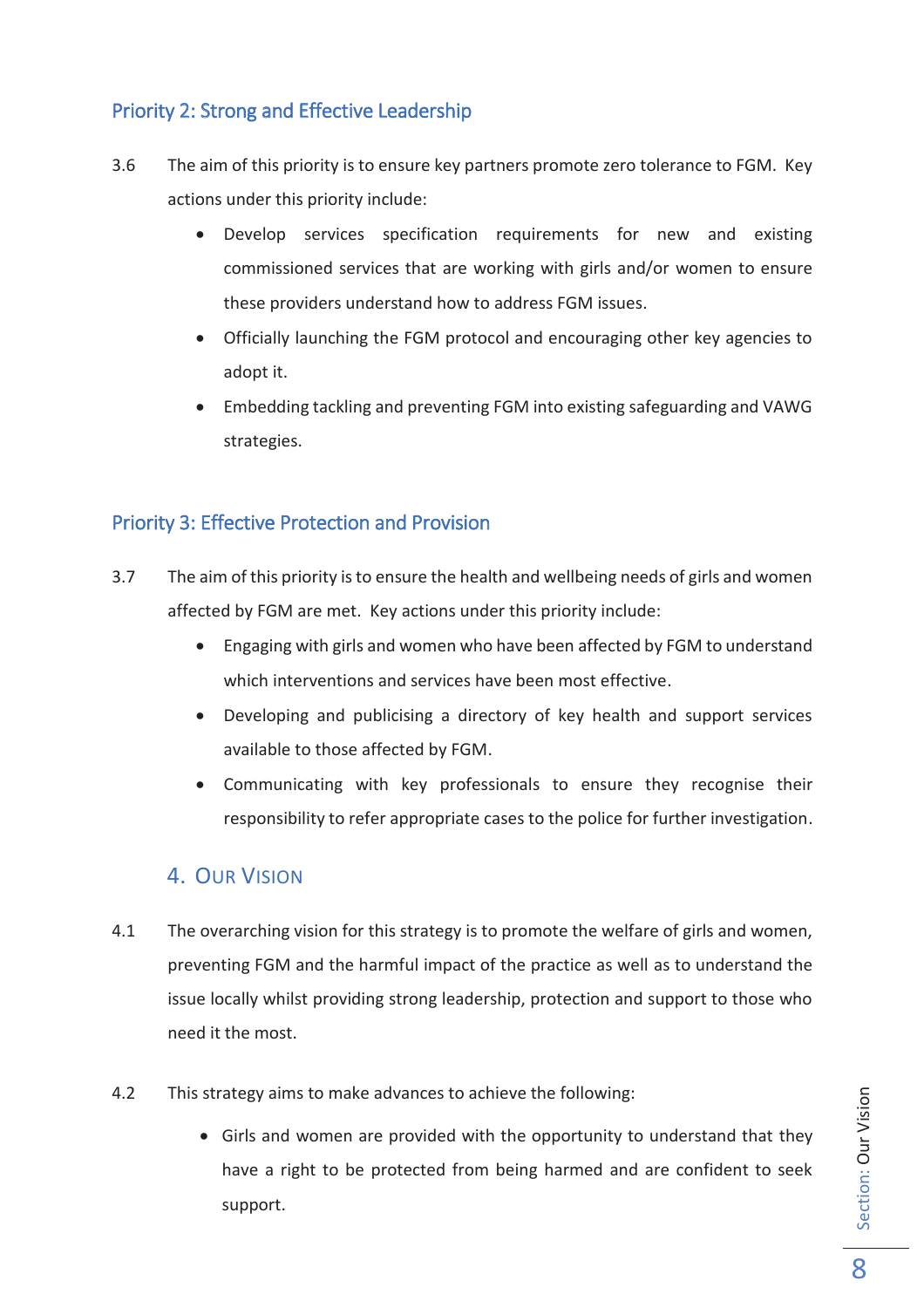- · Boys and men understand the impact of FGM on the physical, emotional health and wellbeing of girls and women and the part they can play in eliminating the practice.
- · Educate influential men and women who condone FGM to ensure they understand it is an illegal and harmful practice.
- · Girls and women who are particularly at risk of FGM are identified and supported by their families/carers, professionals and their community to speak out against the practice.
- · Girls and women who are have experienced or are at risk of FGM are identified, safeguarded and supported for as long as they need.
- · Professionals, families, carers, and communities can identify the signs of FGM, know what to do with that information, and are aware of agencies' responses and responsibilities to protect and promote the welfare of girls and women.
- · Those who subject girls and women to FGM are identified and held to account.

# 5. GUIDING PRINCIPLES

- 5.1 This strategy is based on the following key principles
	- · Girls and women at risk of or who have undergone FGM, should be seen, heard and helped.
	- · FGM is a crime and a serious violation of human rights.
	- · It is a form of violence against girls and women.
	- · It is child abuse.
	- · There are no health benefits associated with FGM.
	- · Sharing of FGM data is essential to safeguard those at risk.
	- · Reducing FGM requires a multi-agency approach.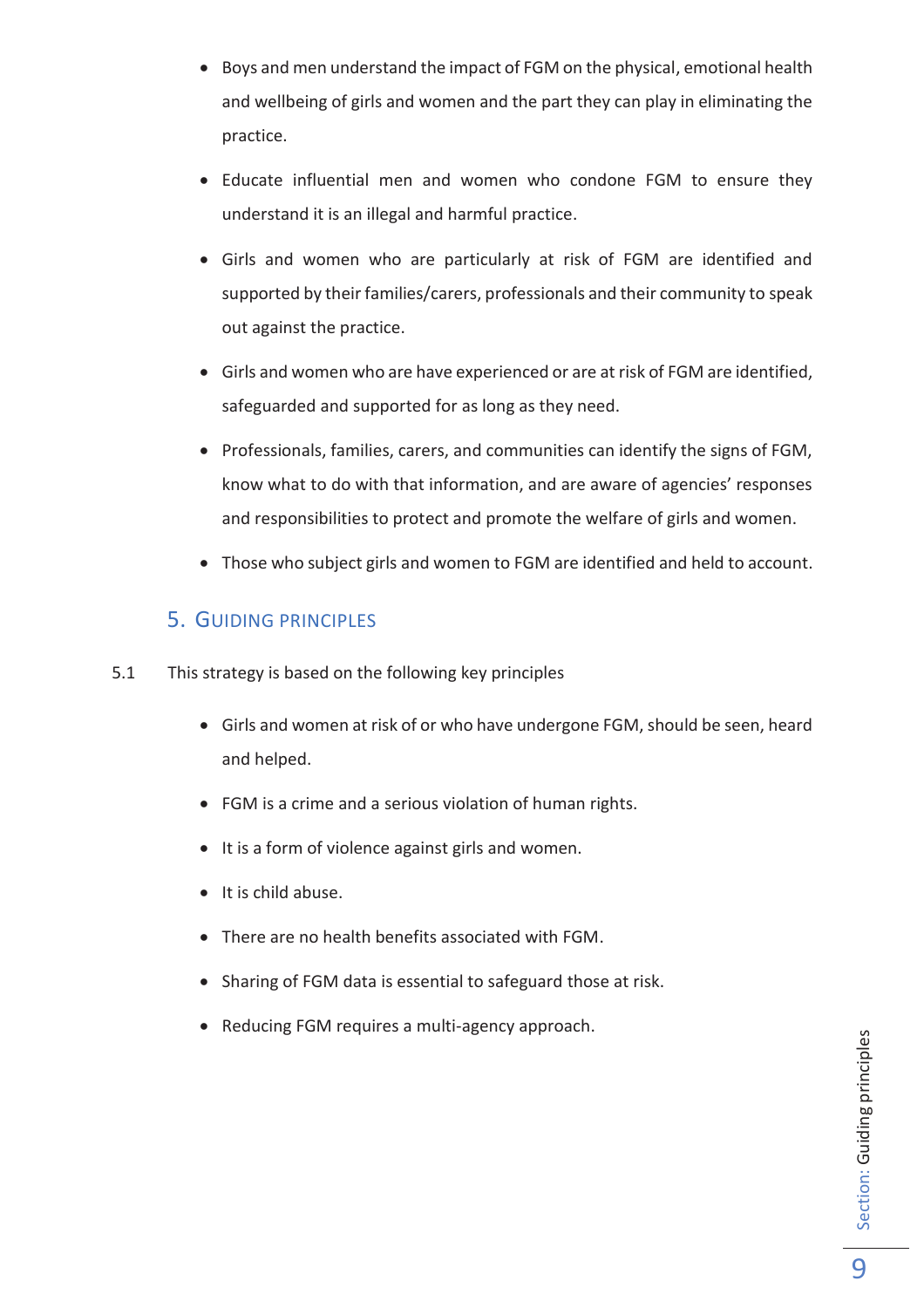# 6. WHAT IS FGM

## **Definition**

- 6.1 **FGM is child abuse, it is a form of violence against girls and women and is a violation of human rights.**
- 6.2 FGM comprises all procedures that involve partial or total removal of the external female genitalia, or other injury to the female genital organs for non-medical reasons.<sup>2</sup>
- 6.3 FGM is practised by families for a variety of complex reasons but often in the belief that it is beneficial for the girl or woman. However, **it has no health benefits and harms girls and women in many ways.**
- 6.4 FGM has been classified by the World Health Organisation into 4 main types:

| Type $1-$           | Partial or total removal of the clitoris (a small, sensitive and erectile |
|---------------------|---------------------------------------------------------------------------|
|                     |                                                                           |
|                     | part of the female genitals) and, in very rare cases, only the prepuce    |
| Clitoridectomy      | (the fold of skin surrounding the clitoris).                              |
|                     |                                                                           |
| Type $2 -$          | Partial or total removal of the clitoris and the labia minora, with or    |
|                     | without excision of the labia majora (the labia are the 'lips' that       |
| <b>Excision</b>     | surround the vagina).                                                     |
|                     |                                                                           |
| Type $3-$           | Narrowing of the vaginal opening through the creation of a covering       |
|                     | seal. The seal is formed by cutting and repositioning the inner, or       |
| <b>Infibulation</b> | outer, labia, with or without removal of the clitoris.                    |
|                     |                                                                           |
| Type $4-$           | All other harmful procedures to the female genitalia for non-medical      |
|                     | purposes, e.g. pricking, piercing, incising, scraping and cauterising the |
| <b>Other</b>        | genital area.                                                             |
|                     |                                                                           |
|                     |                                                                           |

6.5 The age at which girls undergo FGM varies enormously according to different communities. The procedure may be carried out when a girl is newborn, during childhood or adolescence, just before marriage or during the first pregnancy. However, the majority of cases of FGM are thought to take place between the ages of 5 and 8 and therefore girls within that age bracket are at a higher risk.<sup>3</sup>

 $\overline{a}$ 

Section: What is FGM

Section: What is FGM

<sup>2</sup> World Health Organisation (updated February 2014) "*Fact Sheet No.4: Female Genital Mutilation*"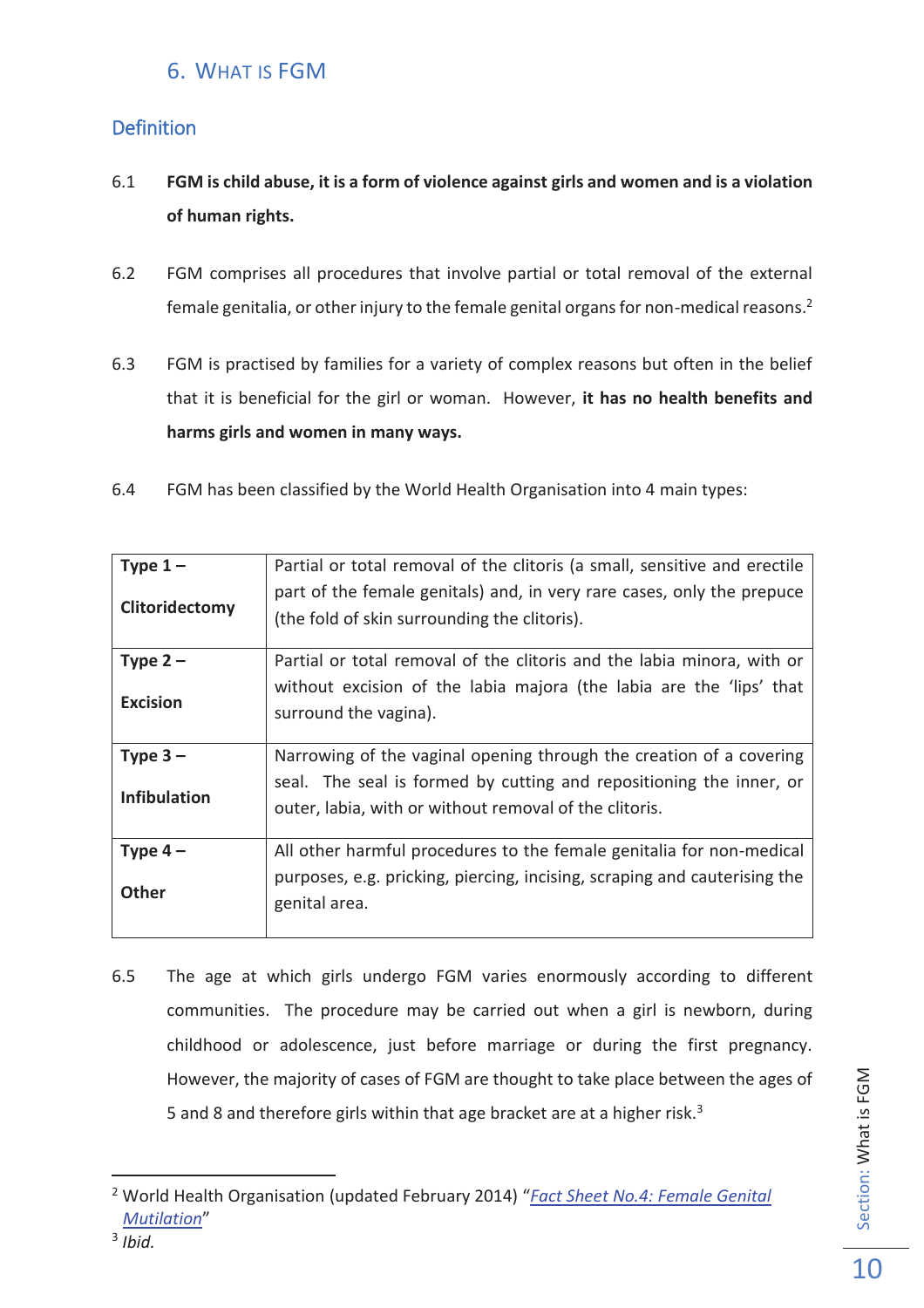#### Consequences of FGM

- 6.6 As mentioned earlier, there are no health benefits related to FGM. It involves removing and damaging healthy and normal female genital tissues, and hence interferes with the natural function of female bodies. The practice causes severe pain and has several immediate and long term health as well as psychological consequences, including difficulties in childbirth also causing dangers to the child.
- 6.7 The list below shows some of the short term and long consequences arising from FGM
	- Severe pain
	- Urinary and wound infections (such as Hepatitis B)
	- · Excessive bleeding
	- · Fractures or dislocation
	- · Difficulties menstruating
	- · Renal failure
	- · Damage to reproductive system
	- · Complications in pregnancy and child birth
	- · Emotional and psychological issues which may lead to long term mental health problems
	- Difficulties with personal and family relationships
	- · Death

#### FGM related legislation

- 6.8 With the passing of the Prohibition of Female Circumcision Act 1985, FGM became a specific criminal offence. This was subsequently replaced by the current offences set out in the Female Genital Mutilation Act 2003 for England, Wales and Northern Ireland.
- 6.9 Under the FGM Act 2003, a person is guilty of an offence if they excise, infibulate or otherwise mutilate the whole or any part of a girl's or woman's labia majora, labia minora or clitoris, except for necessary operations performed by a registered medical professional on physical and mental health grounds. It is also an offence to assist a girl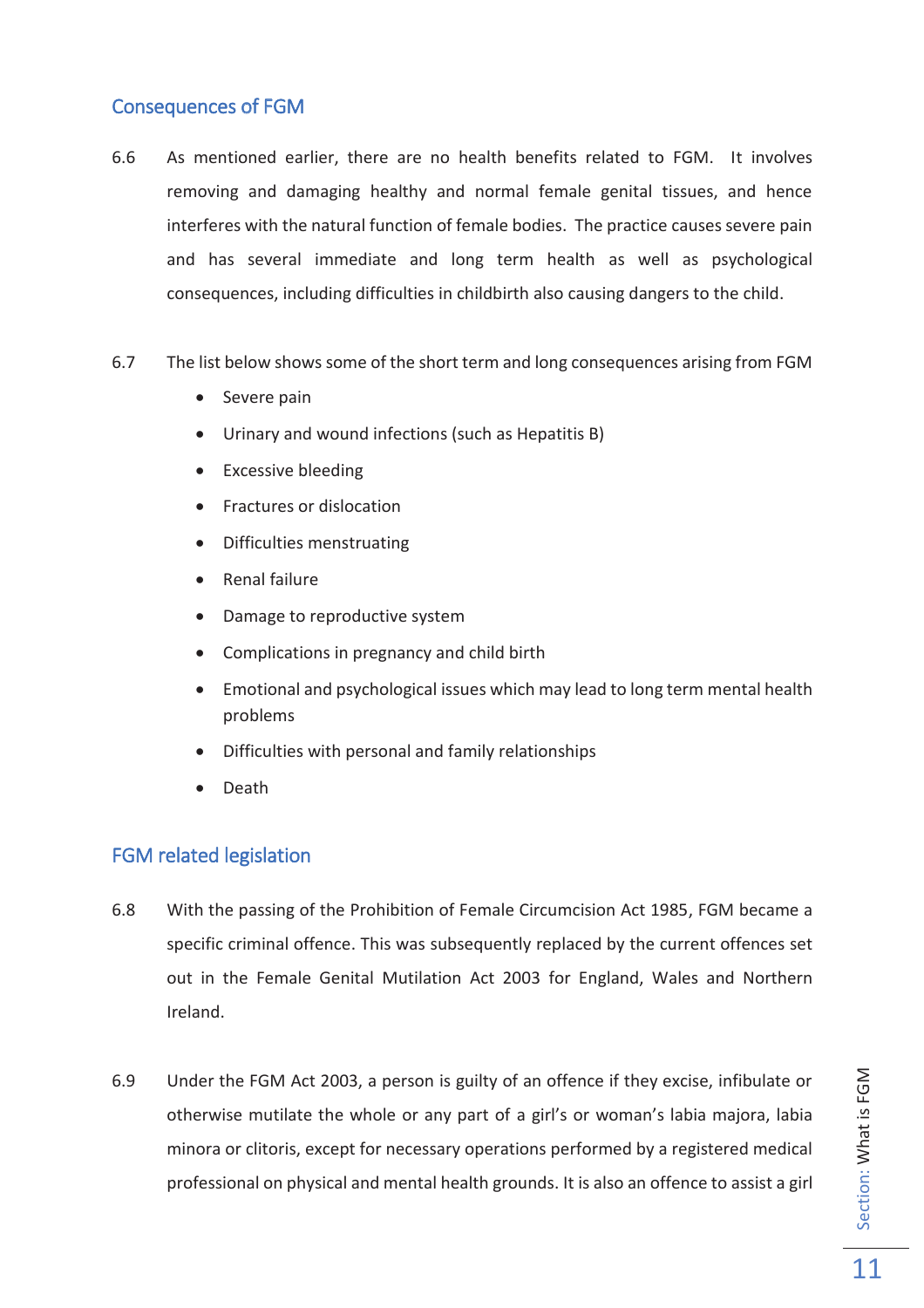to perform FGM on herself. Any person found guilty of an offence under the Act will be liable to a maximum penalty of 14 years imprisonment or/and a fine.

- 6.10 The 2003 Act created extra-territorial offences to deter people taking girls abroad for mutilation but the victim or perpetrator must either be a UK national or a permanent UK resident. Therefore, the law failed to protect girls and cover perpetrators, with a different residency status. The Serious Crime Act 2015 blocked this loophole by covering those who are 'habitually resident' in the UK.
- 6.11 The Serious Crime Act 2015 also brought in a number of other changes:
	- · **Duty to notify the police of FGM (mandatory reporting):** This section places a duty on those who work in 'regulated professions' namely healthcare professionals, teachers and social care workers, to notify the police when, in the course of their work, they discover that an act of FGM appears to have been carried out on a girl who is under-18. Failing to comply with the duty will be dealt with via existing disciplinary measures, which may include referral to the professional regulator and/or Disclosure and Barring Service as appropriate.
	- · **Anonymity for victims:** lifelong anonymity for alleged victims of FGM. The aim here is to increase reporting of FGM by encouraging victims to report FGM offences and to increase prosecutions by helping the victim feel safe in their anonymity if they report a crime against them.
	- · **Duty to protect a girl:** there is a new offence of failing to protect a girl under the age of 16 from FGM. A person is liable if they are 'responsible' (possess parental responsibility) for a girl or have assumed responsibility for caring for a girl at the time when the offence is committed against her (this can include a Local Authority who has parental responsibility).
	- FGM Protection Orders: the high court or family courts will be able to make a protection order, which can be used to protect a girl who may be at risk of an FGM offence or a girl to whom FGM has been committed. It will be a criminal offence to breach the order and the penalty will be a maximum penalty of five years imprisonment or as a civil breach punishable by up to two years' imprisonment.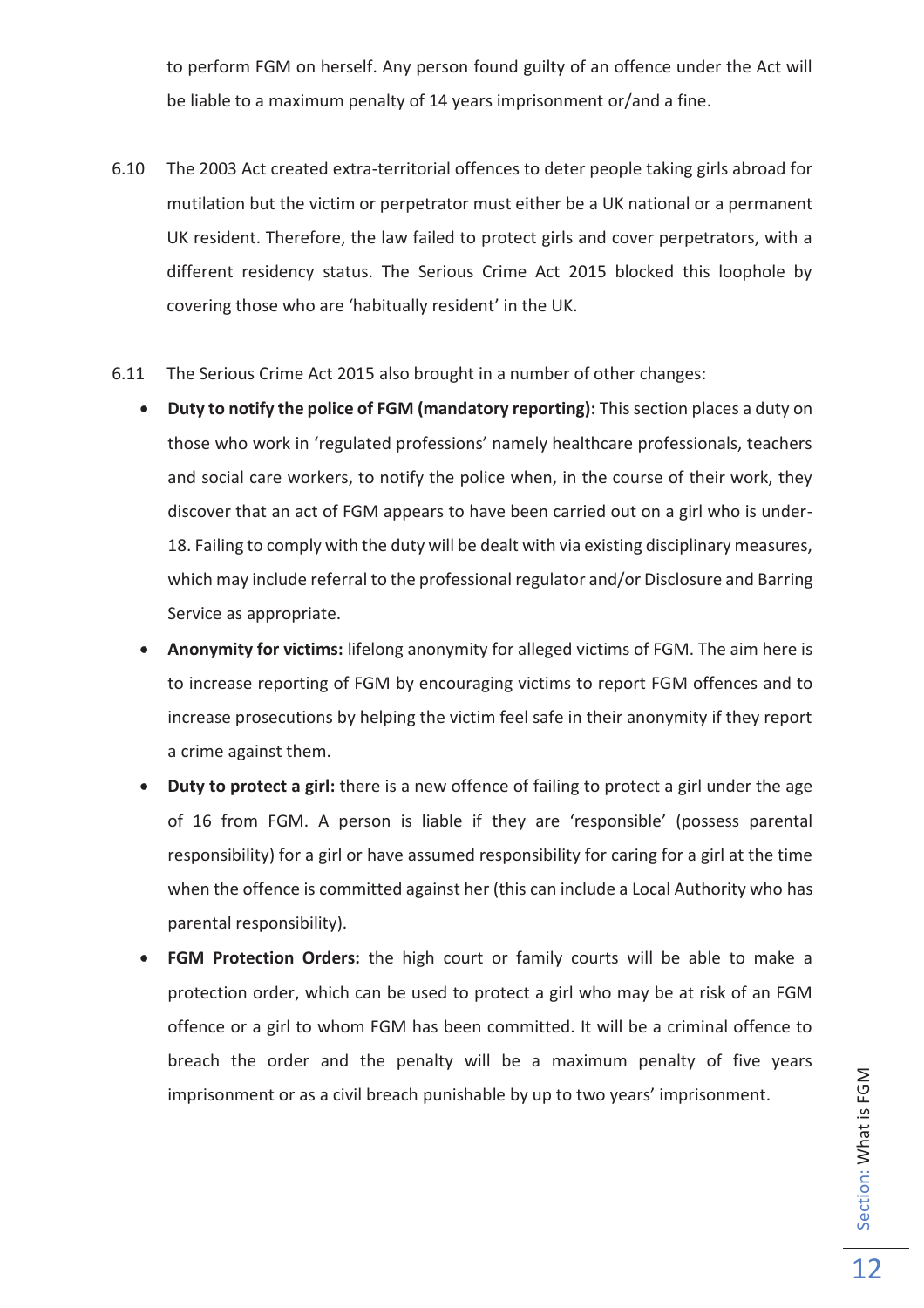# 7. PREVALENCE OF FGM

### International prevalence

 $\overline{a}$ 

- 7.1 More than 125 million girls and women alive today have undergone FGM in the 29 countries in Africa and Middle East where FGM is concentrated.<sup>4</sup> The World Health Organisation estimates that between 100 and 140 million girls and women worldwide have experienced FGM and around 3 million girls undergo some form of the procedure each year in Africa alone.<sup>5</sup>
- 7.2 As shown in Figure 1, FGM is mainly practiced in the western, eastern and northeastern regions of Africa. It is also practiced in some countries in Asia as well as the Middle East, and among migrants from these areas.



**FIGURE 1 - PREVALENCE OF FGM AMONG WOMEN AGED 15-49 YEARS IN AFRICA AND THE MIDDLE EAST**

Source: UNICEF (July 2013), global databases based on data from Multiple Indicator Cluster Survey, Demographic and Health Survey and other national surveys, 1997-2012

Section: Prevalence Section: Prevalence

<sup>4</sup> UNICEF (2013), "*Female Genital Mutilation/Cutting: a statistical overview and exploration of the dynamics of change*"

<sup>5</sup> World Health Organisation (updated February 2014) "*Fact Sheet No.4: Female Genital Mutilation*"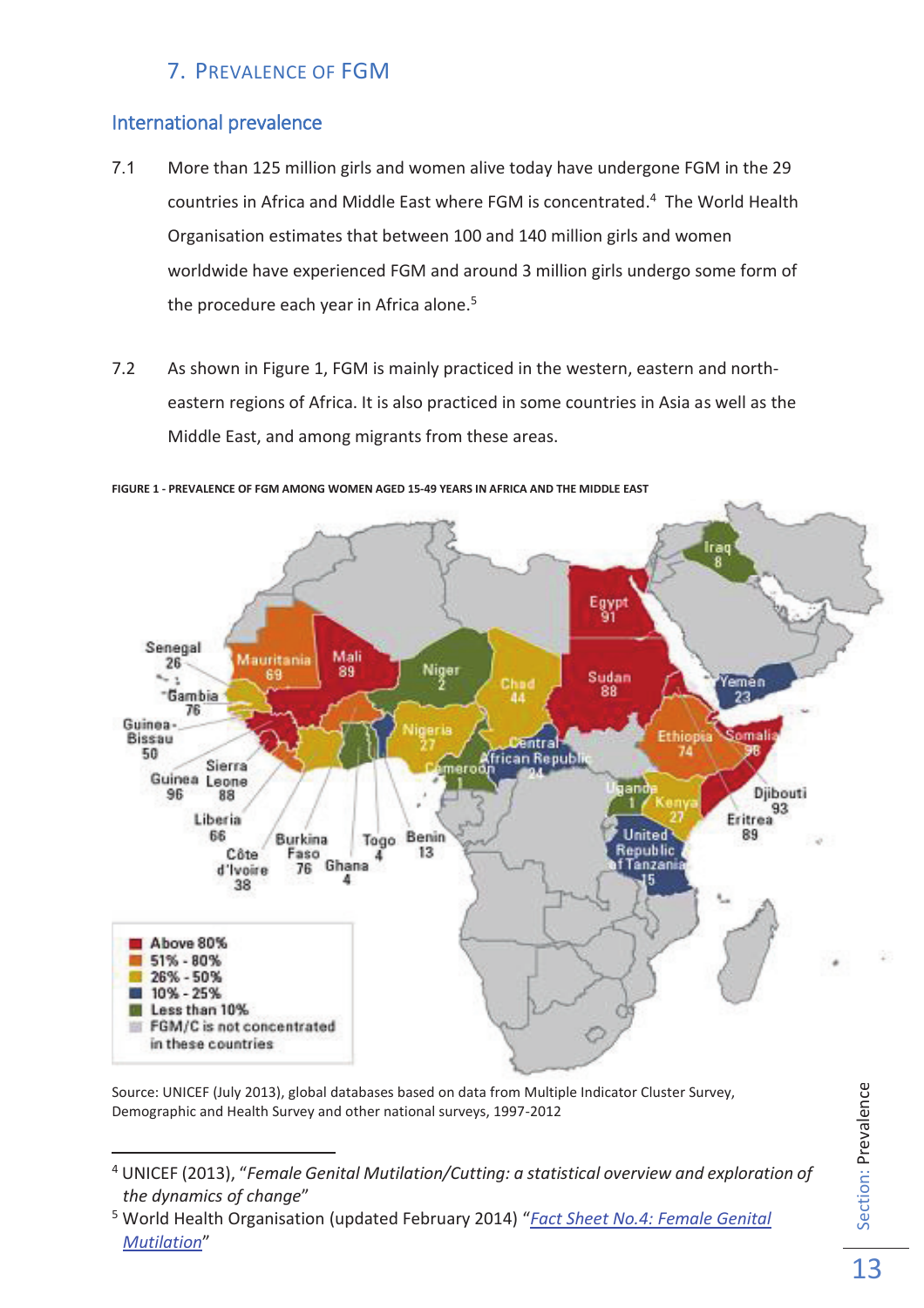## National prevalence

- 7.3 A prevalence study in the UK estimated that approximately 60,000 girls under the age of 15 years in 2011 were born in England and Wales to mothers who had undergone  $FGM.<sup>6</sup>$
- 7.4 It is estimated that approximately 103,000 women aged 15 to 49 and around 24,000 women aged 50 and over who have migrated to England and Wales are living with the consequences of FGM. In addition, approximately 10,000 girls aged under 15 who have migrated to England and Wales are likely to have undergone FGM.<sup>7</sup>
- 7.5 Figures produced by Trust for London and City University shows that London has the highest national prevalence for any city with an estimated 2.1% of women affected by FGM.<sup>8</sup>
- 7.6 Data produced by City University estimates that between 2005 and 2013, 1,114 girls were born to women with FGM, which represents 5.3% of all females births in City and Hackney. In addition, it is also estimated that 3,193 girls were born to women from FGM practising countries.

# 8. FGM IN HACKNEY

# Local figures

- 8.1 A statistical study by FORWARD was conducted in 2007 using the 2001 census data estimated that 921 women with FGM had given birth in Hackney between 2001- 2004.<sup>9</sup>
- 8.2 All women using Homerton University Hospital antenatal services were routinely asked if they have been "cut" before mandatory recording came into effect in 2014.

<sup>6</sup> City University & Equality Now (2014), "*FGM in England and Wales: Updated statistical estimates of the numbers of affected women living in England and Wales and girls at risk*" 7 *Ibid.*

<sup>8</sup> City University & Equality Now (July 2015) "*Prevalence of FGM in England and Wales: National and Local Estimates available*"

<sup>9</sup> FORWARD (2007), "*A Statistical Study to Estimate the Prevalence of FGM in England and Wales*"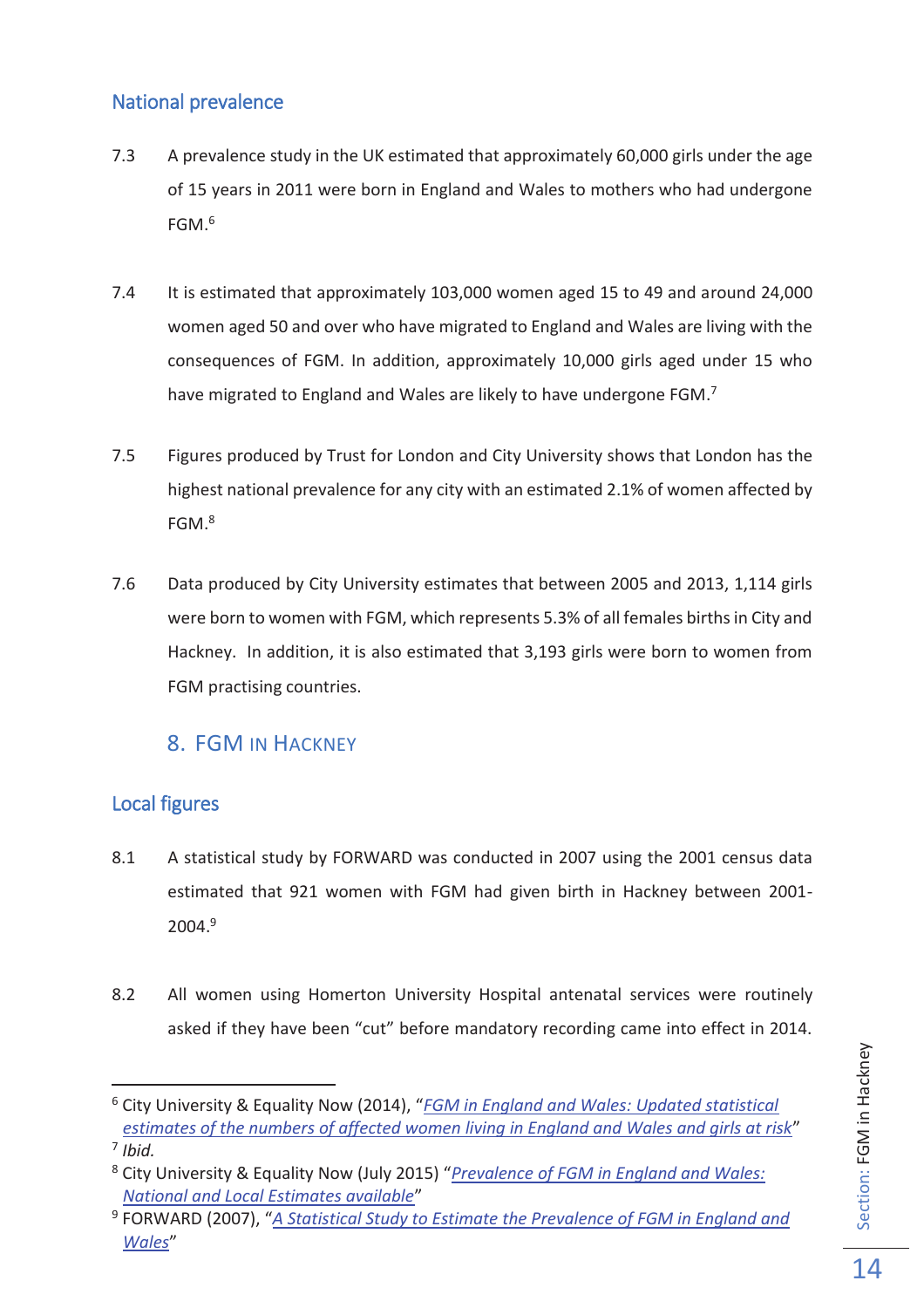Homerton University Hospital has approximately 6,000 births a year and the number of women who disclosed a history of FGM, at booking for maternity care (usually 12 weeks) from January  $1^{st}$  2008 to  $31^{st}$  December 2013 was 245 according to the Electronic Patients Record system. It is possible that a greater number of women do not disclose but are recognised later.

- 8.3 Homerton University Hospital undertakes approximately 10 FGM deinfibulations ("reversals") a year.
- 8.4 The Learning Trust has provided information from the annual school census on the number of pupils from different ethnic groups at schools across Hackney. Of the countries where FGM is practised only 6 countries are covered by the school census. The number of girls whose parents are from a practising country was recorded as 3,028 in 2014 and 3,165 in 2015.
- 8.5 Between December 2014 and November 2015, 140 referrals were made to Children Social Care because there were concerns about potential risk of FGM. In none of the cases the girl had FGM performed.

# 9. FGM IN THE CITY OF LONDON

9.1 The Office for National Statistics does not publish data on the exact country of birth for City of London residents. In addition to this and other data restrictions, it is hard to ascertain the prevalence and risk of FGM in the City and London, however a statistical study conducted by Trust for London and City University (July 2015) showed that, between 2005 to 2013, there were ten girls who were born to women from FGM practising countries.<sup>10</sup> There were no girls aged between 0 to 15 years living in the City of London who were born in countries where FGM is prevalent, however female children born to mothers who were born in FGM practising countries may be at risk themselves.

<sup>&</sup>lt;sup>10</sup> Trust for London, ONS 2015

<sup>&</sup>quot;This work contains statistical data from ONS which is Crown Copyright. The use of the ONS statistical data in this work does not imply the endorsement of the ONS in relation to the interpretation or analysis of the statistical data. This work uses research datasets which may not exactly reproduce National Statistics aggregates.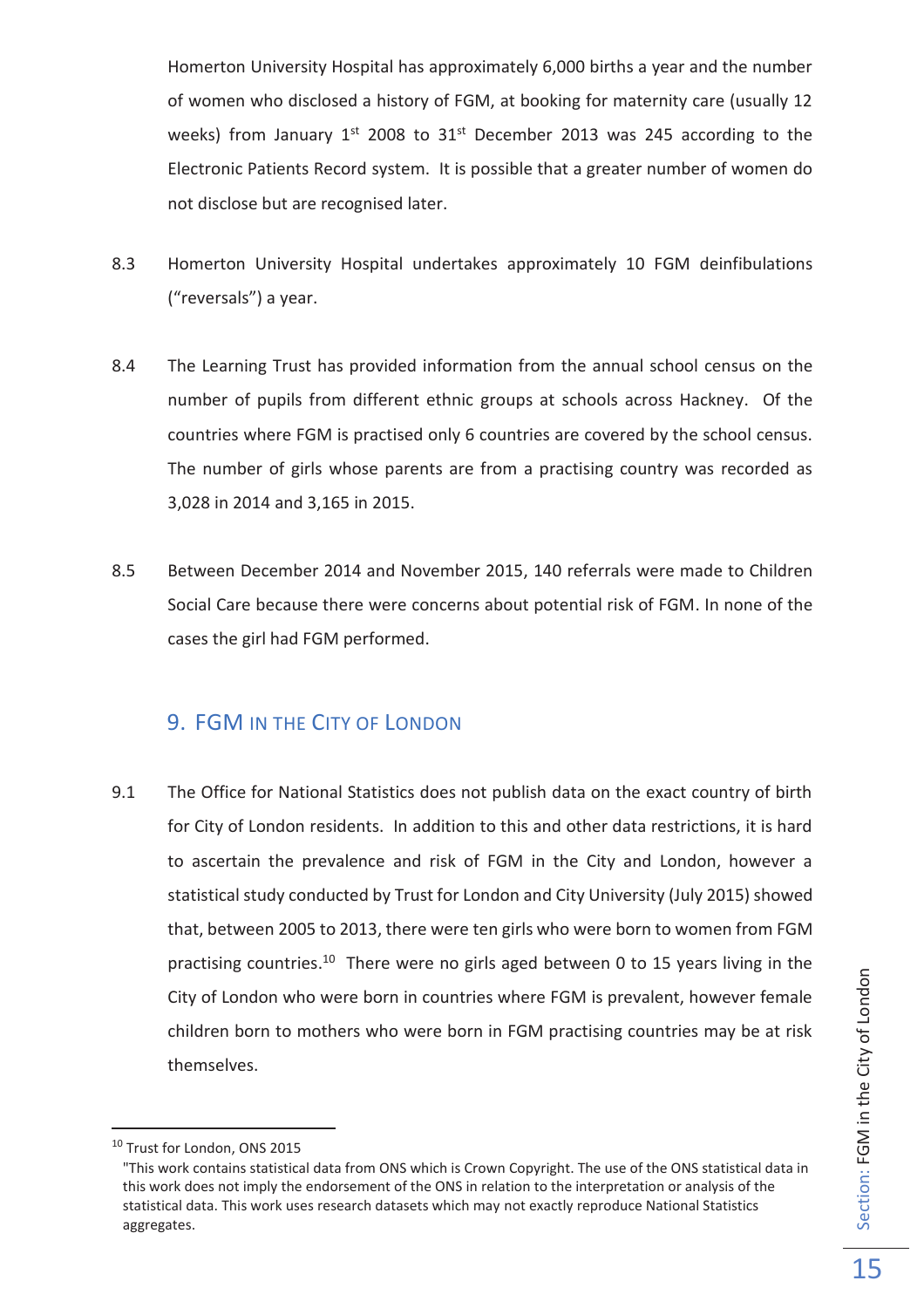- 9.2 Latest census data (2011) does how that there are 45 women born in or near countries where there is a high prevalence of FGM (North, Central and Western Africa),  $11$  which may be an indication of the level of risk to City of London residents.<sup>12</sup>
- 9.3 It is recognised that the high volumes of people entering the City of London would indicate there are girls and women who are a risk or who have undergone FGM will be traveling within the area.

# 10. RECORDING AND REPORTING OF FGM

- 10.1 Since April 2014, it is mandatory for NHS healthcare professionals to record FGM in a patient's healthcare record, if they identify through the delivery of healthcare services that a woman or girl has had FGM.<sup>13</sup>
- 10.2 In September 2014, it also become mandatory for Acute Trusts to collate and submit basic anonymised details about the number of patients treated who have had FGM to the Department of Health.
- 10.3 While there is no requirement to ask every girl and woman whether they have had FGM, professional judgement (in line with the Department of Health guidance) should be used to decide whether to ask the patient.
- 10.4 It is best practice to share information between healthcare professionals to support the ongoing provision of care and effort to safeguard women and girls against FGM. For example, after a woman has given birth, information about her FGM status should be included in the discharge summary record which is sent to the GP, Family Nurse and Health Visitor. In addition, it is useful to include that there is a history of FGM within the Personal Child Health Record (often called the "Red Book").

<sup>11</sup> Office for National Statistics (2011) "*Census: Local characteristics, table LC2103EW, Country of birth by sex and age*"

<sup>&</sup>lt;sup>12</sup> This is likely to be a overestimation, as not every country in North, Central and Western Africa practice FGM)

<sup>&</sup>lt;sup>13</sup> FGM Prevention Programme: Requirements for NHS staff - Statement by the Department of Health and NHS England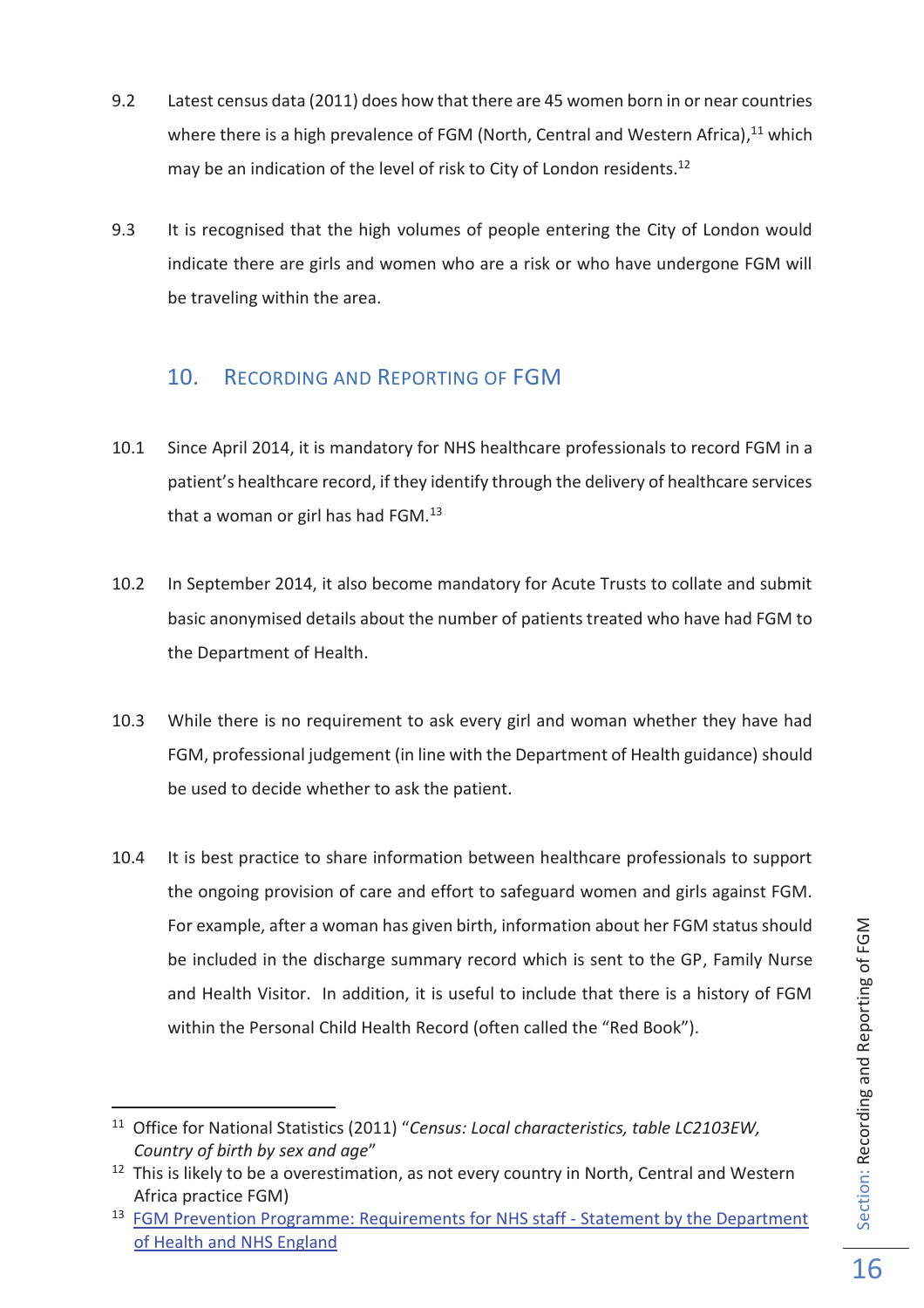10.5 In October 2015, it became a mandatory requirement, under Section 5B of the FGM Act 2003, for healthcare professionals, teachers and social care workers to notify the police when they discover that an act of FGM appears to have been carried out on a girl (under 18 years).<sup>14</sup>

# 11. FGM PROTOCOL

- 11.1 A Hackney FGM protocol has been developed which enables health professionals to use a FGM screening tool (which incorporates the Department of Health FGM Guidance) to help identify women who have experienced FGM and are pregnant with a girl or have girls in their home.
- 11.2 The aim of this protocol is to help certify that any organisations signed up will be committed to ensuring that upon the identification of a woman having been subjected to FGM:
	- The woman will be offered appropriate and consistent support and guidance
	- · Contact will be made with Children's Social Care Services when deemed appropriate and in line with London Safeguarding Children Board and local safeguarding procedures
	- · An assessment of risk of FGM being performed on all female children under the age of 18 years within the identified women's household will be carried out by Children's Social Care.
	- 11.3 At present, this protocol has been adopted by Homerton University Hospital Foundation Trust Hospital and Hackney Children's Social Care.
	- 11.4 The strategy includes an action to develop a multi-agency protocol, following the publication of the statutory guidance on FGM. In addition, the City of London will liaise with colleagues in Hackney, Tower Hamlets and Islington in order to develop a protocol to ensure girls and women are offered consistent support and guidance, contact is made with the City of London Children's Social Care and a risk assessment is carried out. This will be formally agreed in the hospitals where we know City women give birth, namely the Homerton, University College London and the Royal London

<sup>14</sup> Home Office (October 2015), *"FGM Mandatory Report Procedural Information"*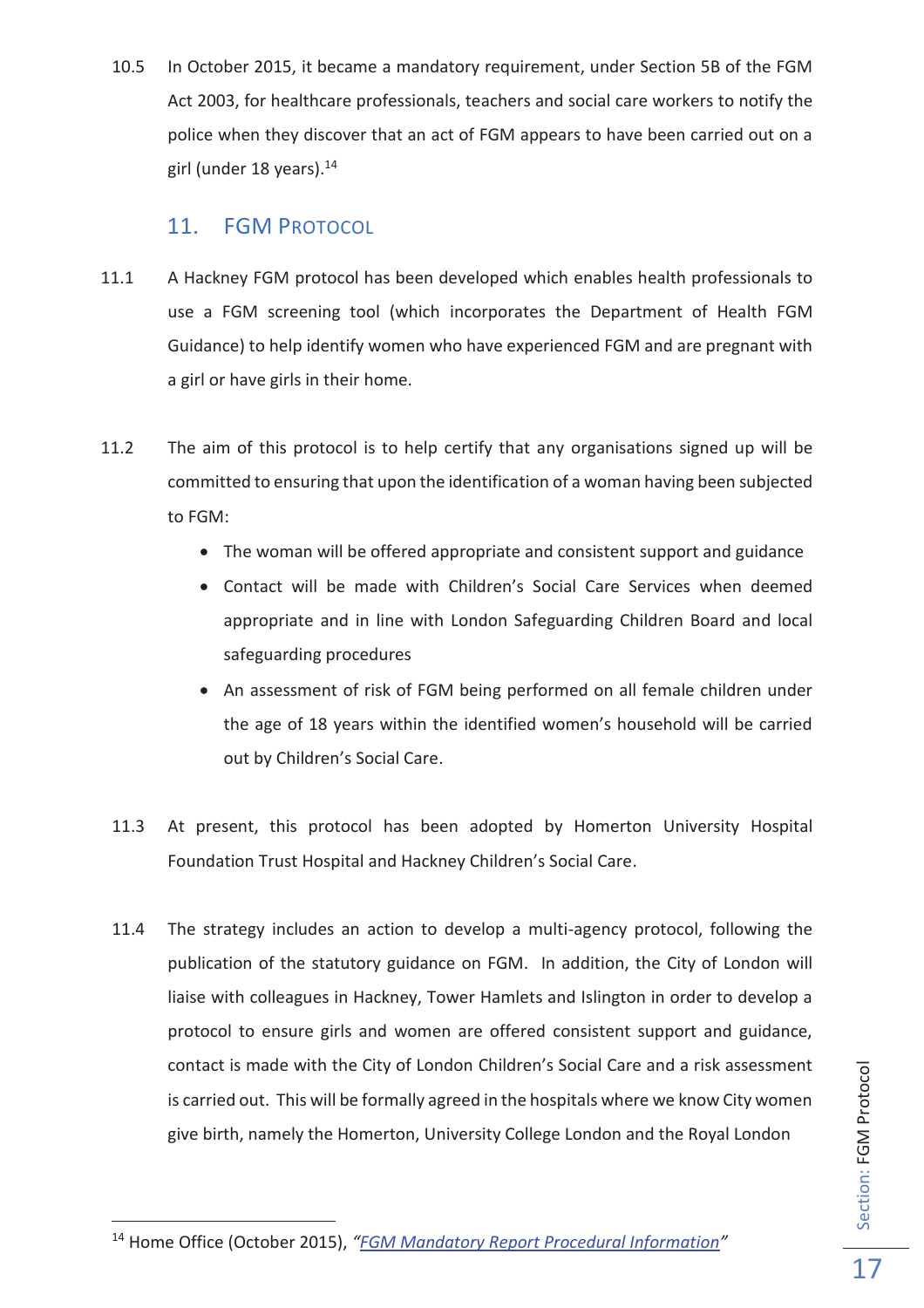# 12. OUR PRIORITIES

12.1 The following strategic priorities, informed by national developments, research and the voices of girls and women provide the focus for further developing our local arrangements and responses to FGM. An action plan have been developed against these areas.

## Priority 1: Prevention and early intervention

- 12.2 **Prevention is key to ending FGM and must be one of the focal areas to centre our work.** FGM is preventable, so with appropriate awareness and preventative work targeting attitudes and beliefs about the practice this can be achieved. The focus of this priority is to ensure that professionals are able to understand the risks and respond to concerns about the possible risks of FGM taking place. This priority also focuses on identifying girls and women at risk or those who have already undergone FGM to ensure that they can access the appropriate level of support to ensure their safety. In addition, this priority also addresses the need for residents in Hackney and the City of London to live in an environment that promotes a culture based on equal rights, safeguarding, preventing girls and women being subject to FGM and building the resilience of girls and women.
- 12.3 In support of this priority, some primary and secondary schools have already included work on FGM within the content of Personal, Social and Health Education (PSHE) and SRE. In understanding its role in implementing strategies to prevent FGM, Hackney's Public Health team has provided schools with financial support to deliver this to students and funded the Christopher Winter Project to work in two primary schools to implement a pilot whole school approach involving work with students, staff and parents. This innovative and unique approach will be used, as a template for other schools to follow. In addition, some secondary schools in Hackney currently partner with Brook and FORWARD, to provide training to staff and direct work with students. Awareness-raising activities have been delivered to staff across schools and the health sector (GPs, health visitors, school nurses etc.).
- 12.4 Our overarching aim with this priority is **'to ensure the safety of girls and women who are at risk of FGM'**.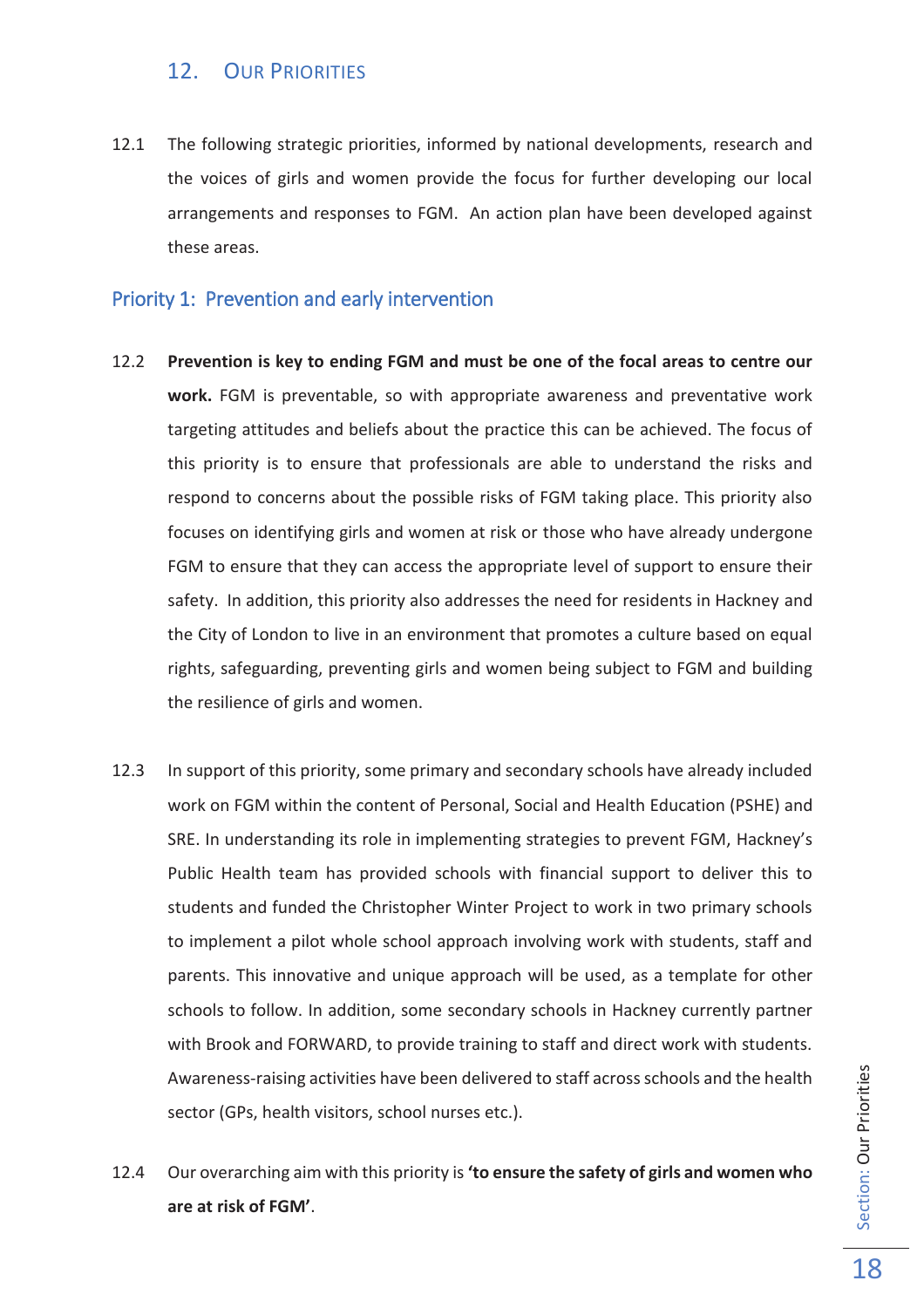- 12.5 Through continued focus on this priority area it is intended that by 2019 Hackney and the City of London will have made significant progress towards being a place where:
	- · Improved identification of girls and women who are at risk or have undergone FGM by universal services.
	- · Systems are in place to enable all relevant agencies to capture and record information on girls and women who present with or are at risk of FGM.
	- · Schools deliver PSHE and SRE where they strive to take a whole-school approach to safeguarding girls at risk and preventing FGM.
	- · Pregnant women and new parents will have access to information to improve their understanding of the health implications, legal position, how to safeguard their daughters and where to access services.
	- · Professionals adopt a consistent attitude towards identification, assessing risks, offering support and making appropriate referrals.
	- · There are clear processes and mechanisms to enable practitioners to assess and identify risk.
	- · There is a clear understanding amongst professionals about how, when and why to share information both within and across agencies.
	- · Engagement with young people, parents/carers and communities creates public confidence in the actions of agencies and these groups feel safe to refer concerns to statutory services.
	- · Girls and women who are particularly vulnerable to FGM are identified early and supported by professionals, and their community to prevent and build resilience against violence.
	- · Making best use of voluntary sector capacity through outreach to girls, women, men and faith leaders.
	- · Organisations within the voluntary sector working to tackle FGM use effective evidence based approaches to change attitudes, behaviours and beliefs in communities.
	- · Professionals who come into contact with girls and women have the relevant knowledge to help them identify who within the community is at risk of FGM.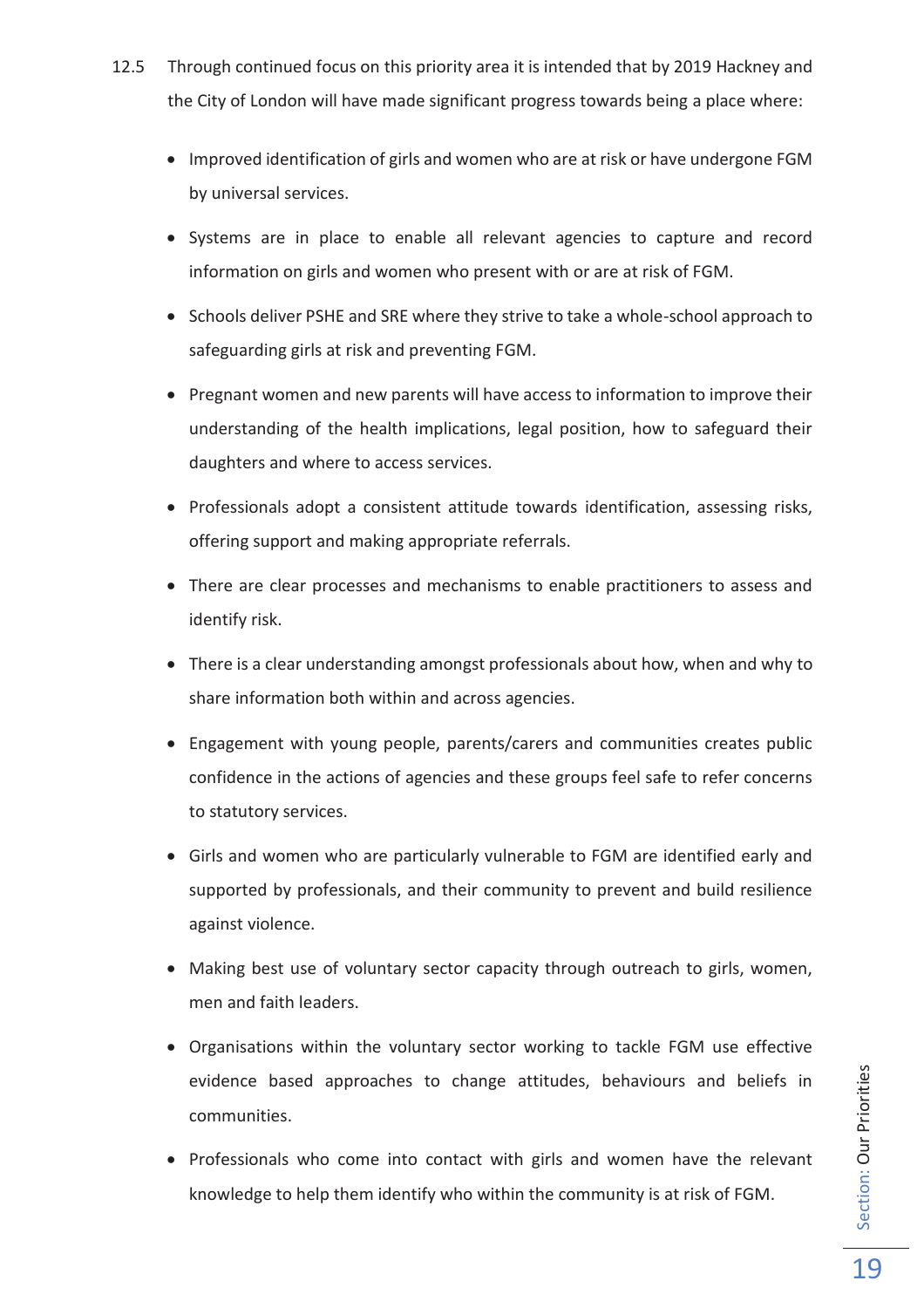- · Professionals, parents/carers, young people, in addition to residents of Hackney, can speak out against FGM, know who to contact to report their concerns, and know what will be done in response.
- · FGM is understood by professionals as being violence against girls and women and that it can overlap with other issues e.g., witchcraft, mental health, domestic violence, forced marriage etc.

#### Priority 2: Strong and effective leadership

- 12.6 **The focus of this strategic priority is a recognition of the need for ongoing strong leadership to successfully tackle FGM.** Agencies should be aware of their responsibilities and obligations in relation to FGM. Tackling FGM requires a joint and coordinated approach and this can only be achieved through strong leadership at all levels. Political leaders, Chief Executives, Directors and senior leaders in all organisations, together with leaders in the local community, have a responsibility to set a culture within which FGM is not tolerated, where it is not seen as a cultural issue and where their staff adopt an approach involving respectful uncertainty. Their staff must also have an understanding of cultural competence and cultural sensibilities, along with an understanding that cultural sensitivities should not override safeguarding concerns. Continuing to promote a culture that encourages professional curiosity and challenge is fundamental. Strong leadership ensures this approach is hardwired into the professional and community response to FGM.
- 12.7 Supporting this priority, FGM remains a key strategic focus in the CHSCB business plan and as such is subject to the statutory objectives of the CHSCB; coordinating what is done by partners and scrutinising the effectiveness of the arrangements to tackle FGM. In addition, Public Health recognise the importance of its role in tackling FGM. Enhanced governance arrangements as well as scrutiny from the Children and Young People Scrutiny Commission also ensure FGM is kept firmly on the agenda across key strategic leaders.
- 12.8 Our overarching aim with this priority is **'to ensure key partners promote zero tolerance to the practice of FGM'.** Through a continued focus on this priority, it is intended that by 2019, the City and Hackney will be places where: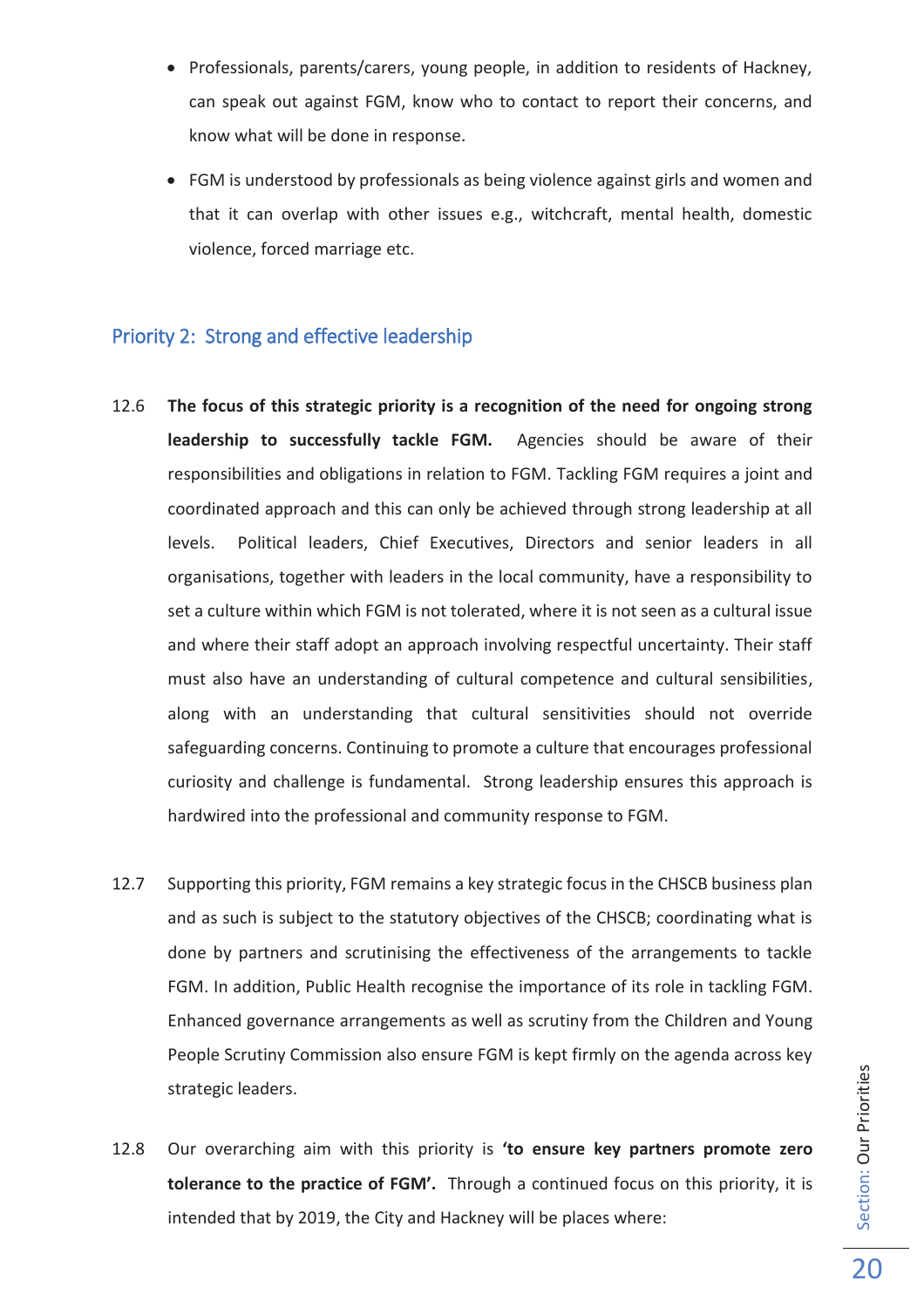- · The safety and wellbeing of girls and women affected by FGM continues to be a priority across all relevant organisations and community settings and this is evidenced in respective strategic planning.
- · The culture of organisations set by senior leaders are receptive to the needs of communities affected by FGM and that young people, parents/carers and communities feel confident that their concerns are taken seriously and help is provided when needed.
- · Strong leadership will lead to a trajectory where communities are confident that statutory services tackle FGM.

#### Priority 3: Effective protection and provision of support

- 12.9 **This priority arises from the an understanding that to safeguard girls and women from undergoing FGM and protecting those who have experienced the harmful practice, professionals need to adopt a multi-agency response, they must be aware how to identify and support those who are affected by FGM.** In addition, those who perpetrate violence towards girls and women are held accountable for their actions**.**
- 12.10 Supporting this strategic priority, professionals in Hackney and the City of London are identifying cases of girls and women at risk of or have experienced FGM, referring them to the police and Children's Social Care to take a multi-agency approach towards intervention and investigations. It is recognised that prosecution alone will not prevent FGM from taking place however, where such a response is required the legislation must be used, as this sends the right message; Zero tolerance on the practice of FGM.
- 12.11 Our overarching aim with this priority is **'to ensure the health and wellbeing needs of girls and women affected by FGM are met'**. By 2019 City and Hackney will protect girls and women from FGM through:
	- · Ensuring that all professionals are aware of the FGM multi-agency guidance and that FGM is embedded within safeguarding arrangements and protocols
	- · Ensuring that frontline staff have an enhanced awareness of FGM
	- · Ensuring that there are clearly identified referral pathways